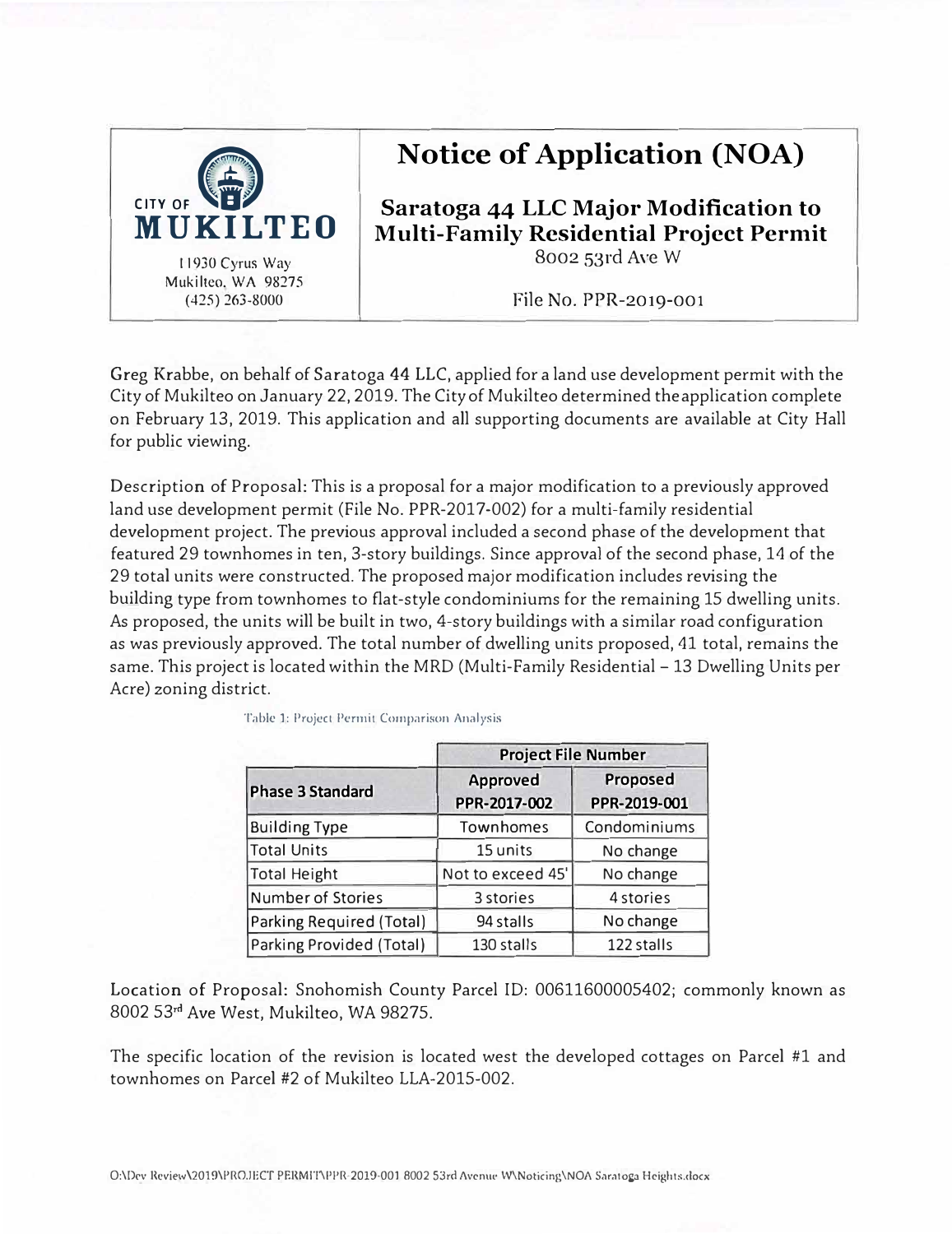## Environmental Documents Prepared for the Proposal:

- Environmental Checklist prepared January 21, 2019;
- Geotechnical Letter prepared by The Riley Group, Inc. dated January 14, 2019;
- Addendum to the Determination of Non-Significance dated August 11, 2017;
- Determination of Non-Significance dated October 22, 2013;
- Environmental Checklist prepared October 4, 2013
- Geotechnical Report prepared by E3RA, Inc. dated September 30, 2013;
- Eagle Nest Determination prepared by Acre Environmental Consulting, LLC;
- Preliminary Wetland Stream Report prepared by Confluence Environmental Company;
- Stormwater Pollution Prevention Plan (SWPPP) prepared by CHP Consultants; and
- Storm Drainage Report prepared by CHP Consultants dated April 12, 2017, revised January 9, 2019.

**List of Required Permits:** 

- Land Use Permit
- **•** Engineering Permit
- Building Permit
- Any applicable State and Federal Permits.

# **Applicable Policies and Requirements**

The project will be reviewed for consistency with the following policies, standards and regulations:

- $\boxtimes$  Comprehensive Plan, Shoreline Master Plan
- $\boxtimes$  International Building Code (2015 Edition)
- $\boxtimes$  International Fire Code (2015 Edition)
- $\boxtimes$  Mukilteo Municipal Code
- $\boxtimes$  City of Mukilteo Development **Standards**

## State Environmental Policy Act (SEPA) - Revised Determination of Non-Significance (DNS)

The City of Mukilteo issued a DNS regarding the previously approved project on October 22, 2013. The City of Mukilteo also issued an Addendum to the DNS on August 11, 2017, reaffirming that the proposal did not have a probable adverse impact on the environment. The City of Mukilteo expects to issue a Revised DNS for the proposed revision consistent with WAC 197-11-340(2)(f). The Revised DNS includes an optional notice and comment as part of this NOA. Comments related to the environmental review are due at the same time and date listed herein. This may be the only opportunity to comment on the environmental impacts of the proposal.

# **Comment Period**

This application and all supporting documents are available for public review at Mukilteo City Hall, 11930 Cyrus Way, Mukilteo Washington 98275. (File No. PPR-2019-004). The public is invited to submit written comments on the project to the Community Development Department at the above address by 4:30 PM on Wednesday, April 24, 2019.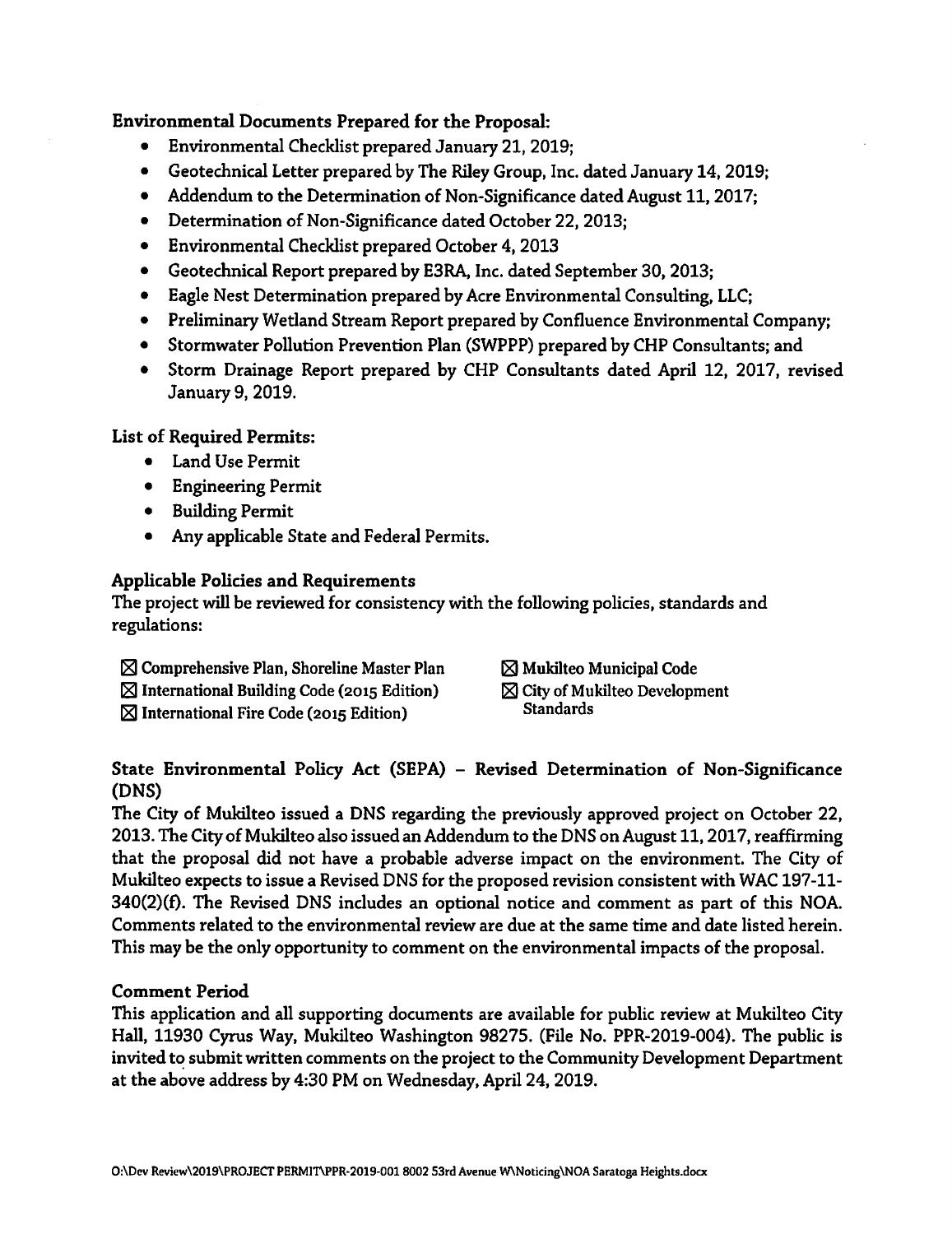The City will not act on this application until the end of the 14-day public comment period. Upon completion of project review, the proposed application will be administratively approved, approved with conditions, or denied. You may request a copy of the final decision on the project by making a written request to the City contact person named below.

#### **Public Hearing**

There will not be a public hearing conducted on this project.

#### Appeals

The final decision on this project is administratively appealable. An appeal must be filed within 14 days after the final decision on the project is issued. Only parties of record may initiate an administrative appeal of a land use development permit application. Parties of record include the applicant, any person who testified at the open record hearing on the application (if a public hearing was held), and/or any person who submitted written comments concerning the application (excluding persons who have only signed petitions or mechanically produced form letters).

Staff Contact:

Garrett Jensen, Associate Planner T: (425) 263-8046 E: gjensen@mukilteowa.gov

Signature:  $\frac{\sqrt{2\pi}}{\sqrt{2\pi}}$  Date:  $\frac{4}{10}/19$